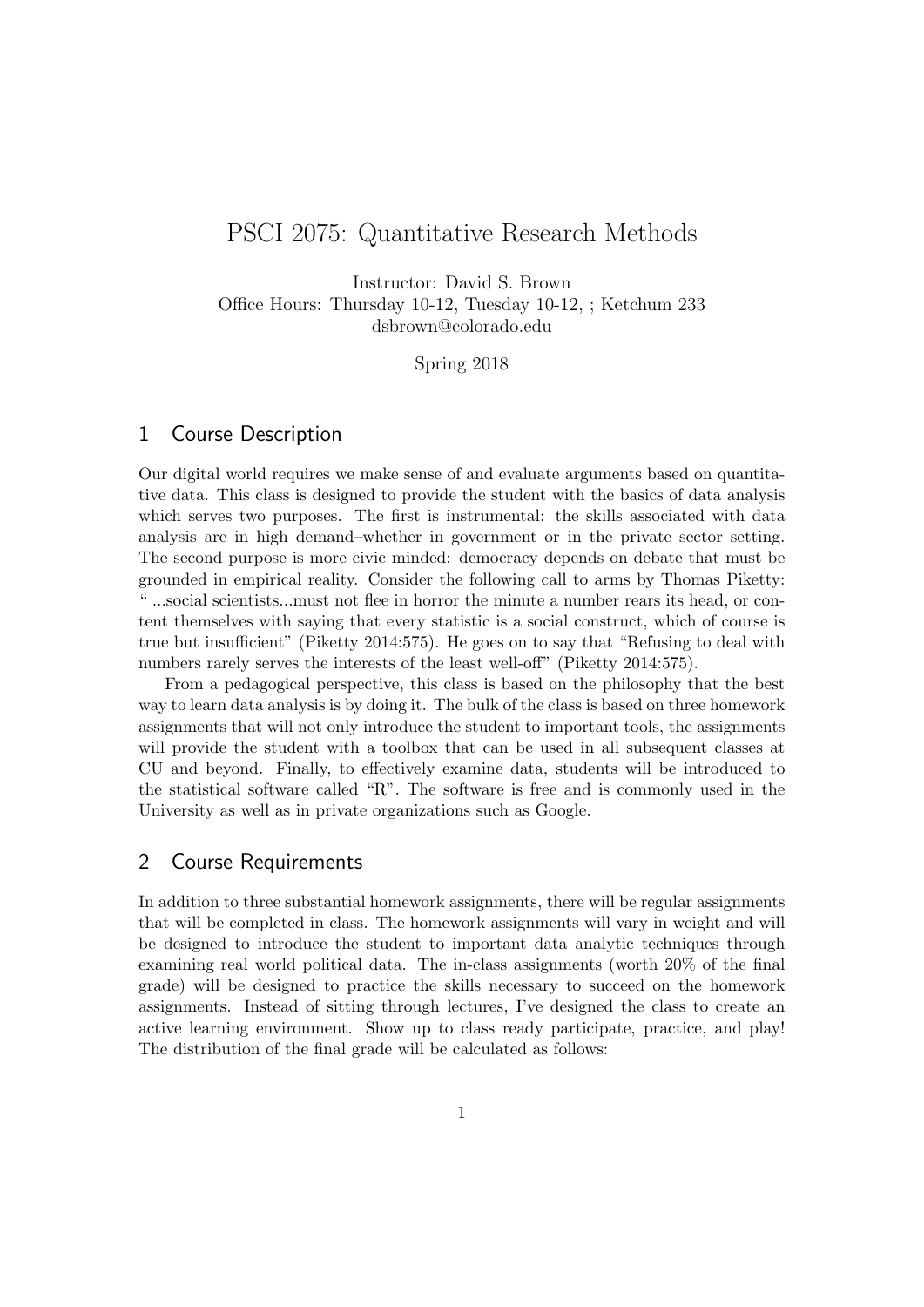- Assignment I:  $10\%$
- Assignment II: 20%
- Assignment III: 20%
- Final:  $20\%$
- Participation in Lecture: 10% Students will receive 1 pt credit if they respond to 75% of the clicker questions that are posed in class that day. We'll add up the possible points for the semester and if the student has 85% of the points, they receive full credit.
- In-class assignments: 20% There will be short group assignments that will be performed in class as part of the active learning environment.

Understanding the demands and rigors of college life, students will be allowed three days total of being tardy on assignments. Typical uses of these days are: illness (nonhospitalized), stuck at airport, girlfriend/boyfriend sad, file got erased, computer broken, etc.,. The three days can be used for one assignment or can be divided among all assignments. For each 24 hours a paper is late (past the three days), a third of a letter grade will be subtracted from the assignment. If there is a dispute regarding the grade on an assignment or exam, the student is required to meet face-to-face with their teaching assistant. If, after that meeting, the student wishes to have the graded material regraded by the professor, I will re-grade the material with the understanding that the grade can go up, remain unchanged, or go down.

## 3 Required Materials

Listed below is the book available on-line as well as screencasts.

- David S. Brown (2014). Introduction to Statistics with R: the Art and Practice of Data Analysis, Forthcoming, Sage (Available on class Canvas site).
- David S. Brown (2015). Screencasts for PSCI 2075, Bananastand Studios, Boulder, CO (Available on class Canvas site).

## 4 Schedule

- January 17th, 22nd, and 24th An introduction to the class and to  $R$ : these three days are pretty self-explanatory, I will outline what we'll be doing in class over the semester as well as get squared away with some rudiments to the statistical package R.
	- 1. Art and Practice of Data Analysis: Preface and Chapter 1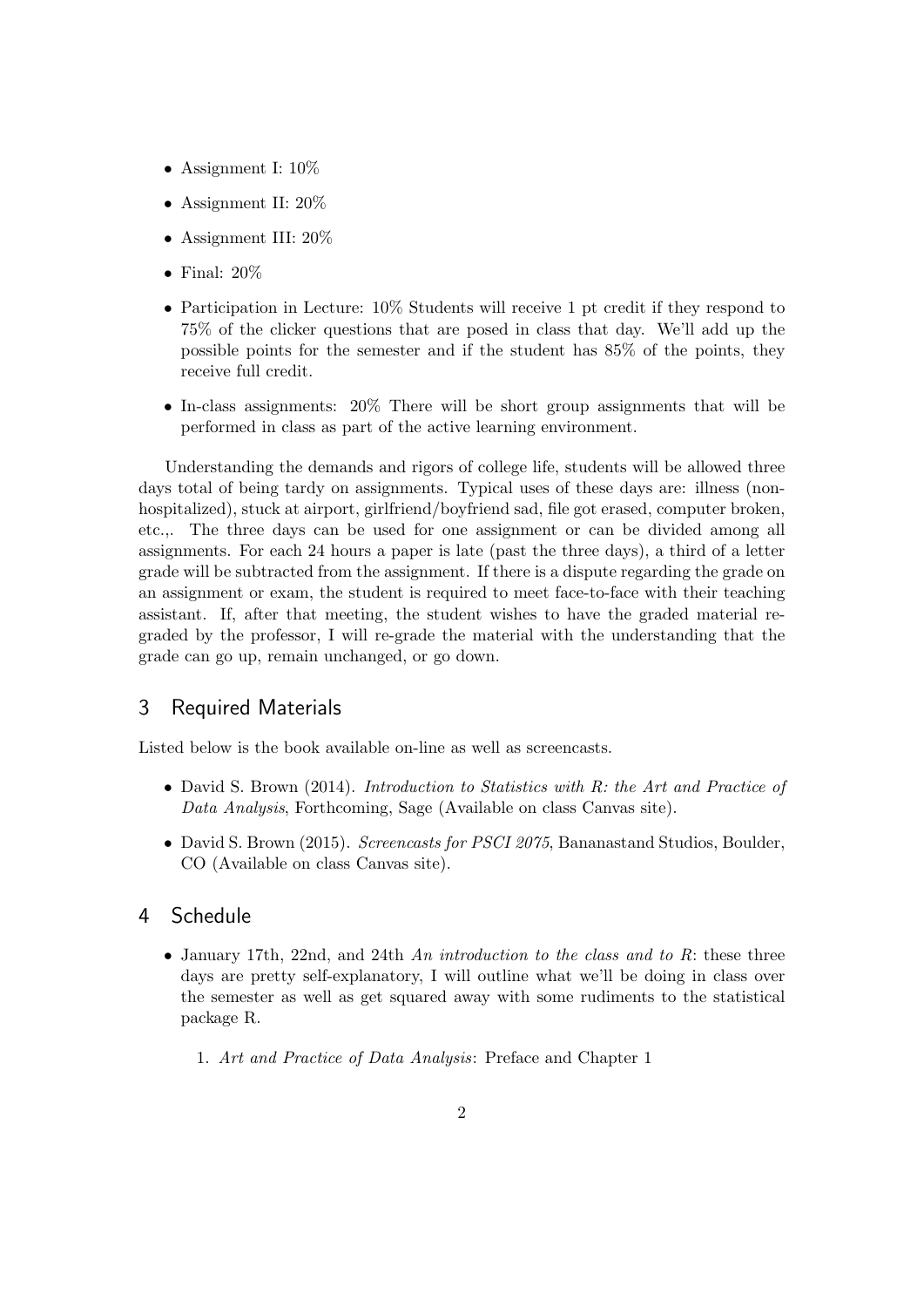- 2. Screen Cast: "Getting Started with R" and "Using RStudio"
- January 29th and 31st *Introduction to descriptive statistics*: What are descriptive statistics, what are the most useful tools, and how can they be used and abused?
	- 1. Art and Practice of Data Analysis: Chapter 3
	- 2. Screen Cast: "Univariate Descriptions" and "Bivariate Descriptions"
- February 5th and 7th *Transforming variables*: variables or measures rarely come in the best form given our purposes. During this week we will concentrate on transforming variables so that we can more readily identify important empirical patterns.
	- 1. Art and Practice of Data Analysis: Chapter 4
	- 2. Screen Cast: "Transforming Categorical Data" and "Log Transformation"
- February 12th and 14th Identifying relationships with descriptive statistics: With very simple descriptive statistics (scatterplots, histograms, lineplots, and boxplots, we can uncover the relationship between different variables of interest.
	- 1. Art and Practice of Data Analysis: Chapter 5
	- 2. Screen Cast: "Bivariate Descriptions"
- February 19th and 21st *Controlled comparisons*: Controlling for variables is the bread and butter of all scientific inquiry. This week we will explore how 'controlling' for certain variables produces interesting insights into how the world works.
	- 1. Art and Practice of Data Analysis: Chapter 6
	- 2. Screen Cast: "Making Controlled Comparisons"
- February 26th and 28th *Linear Regression*: First, we'll learn how to perform a bivariate linear regression in order to understand what's going on 'underneath the hood'. We'll also learn about goodness of fit measures which provide a guide to how accurate our predictions will be.
	- 1. Art and Practice of Data Analysis: Chapter 7
	- 2. Screen Cast: "Bivariate Regression" and "Interpreting Regression Coefficients"
- March 5th and 7th Multiple Regression: Multiple regression allows us to control for variables that might have an *additive* or an *interactive* influence on the dependent variable.
	- 1. Art and Practice of Data Analysis: Chapter 8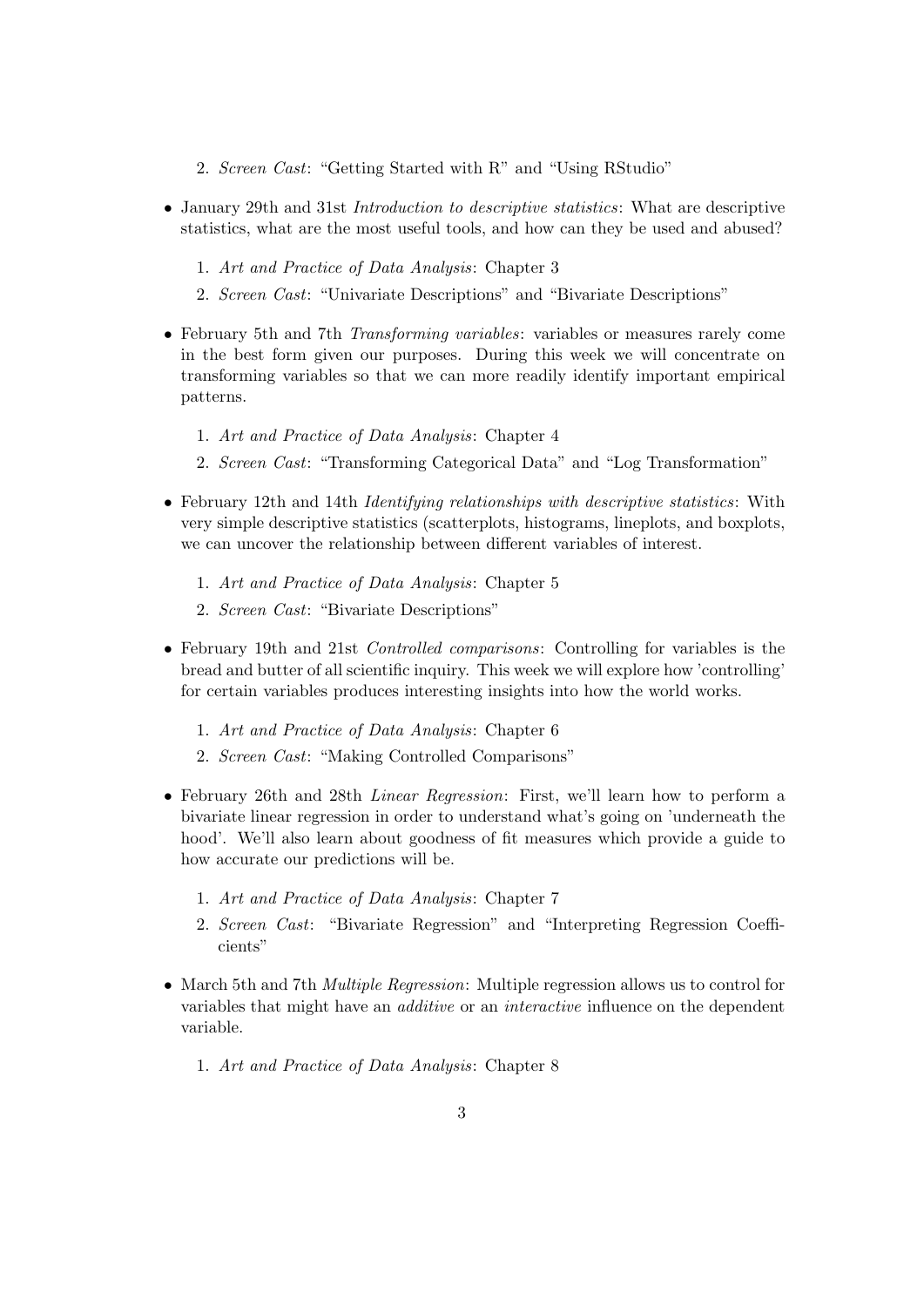- 2. Screen Cast: "Multiple Regression"
- March 12th and 14th *Dummy variables and interactions:* Dummy variables are a useful way to check for additive or interactive processes in a multiple regression framework. Dummy variables and interactions must be handled with care: In my experience, dummy variables can make otherwise smart people look like dummies.
	- 1. Art and Practice of Data Analysis: Chapter 9
	- 2. Screen Cast: "Dummy Variables" and "Dummies and Interactions"
- March 19th and 21st *Making inferences*: In the last few weeks we learned how tstatistics helped us identify statistically significant relationships. What does that mean? A key concept you'll learn this week is the Central Limit theorem, a key to all statistical analysis.
	- 1. Art and Practice of Data Analysis: Chapter 10
- April 2nd and 4th *Means testing*: Are there important differences between groups? For example, do women tend to be more conservative or liberal than men? Do people with kids tend to be more supportive of legalized marijuana? We're going to conduct a survey of the class that coincides with the electoral season.
	- 1. Art and Practice of Data Analysis: Chapter 10
- April 9th and 11th *Data Construction*: Getting data into the computer so that it can be analyzed is an art and a very valuable skill. This week will be devoted to merging data and constructing data sets that can be analyzed for the third project.
	- 1. Screen Cast: "Diagnostics (Residual Plot)"
- April 16th and 18th *Regression Diagnostics*: Concentrating solely on *t*-statistics can lead us astray. There are many ways to manufacture the results one prefers. How can we test whether our findings represent what's going on in the world versus what's going on in our computer?
	- 1. Art and Practice of Data Analysis: Chapter 11
	- 2. Screen Cast: "Diagnostics (Influence)"
- April 23rd and 25th *Logistic regression*: We use logistic regression when our dependent variable is categorical variable. This technique comes in useful when we want to know whether something will happen or not. For example, will people vote? Will a republican win? Will an individual decide to protest? These are all questions that require logistic regression.
	- 1. Art and Practice of Data Analysis: Chapter 11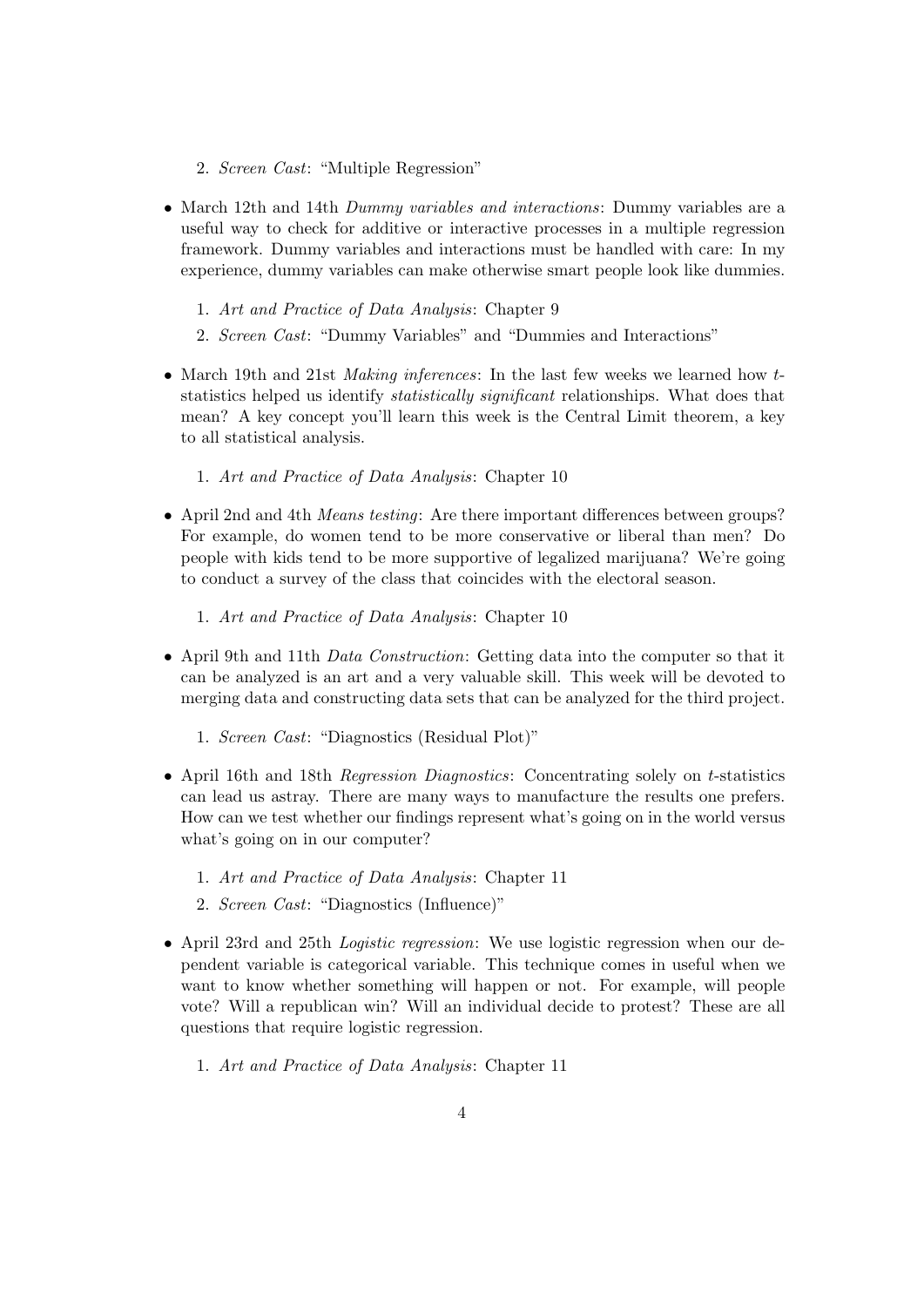- 2. Screen Cast: "Logistic Regression"
- April 30th and May 2nd *Logistic Regression and Predicted Probabilities*: Logistic regression does lend itself to very straightforward interpretations except that we have to do a little work first to make that possible. This week we'll review logistic regression and focus on how to interpret the results.
	- 1. Art and Practice of Data Analysis: Chapter 12

### 5 Important Dates

- Assignment I: Due February 23rd, Midnight
- Assignment II: Due March 23rd, Midnight
- Assignment III: Due April 27th, Midnight
- Final May 6th, 7:30pm-10:00pm

#### 6 University of Colorado Policies

- If you qualify for accommodations because of a disability, please submit to your professor a letter from Disability Services in a timely manner (for exam accommodations provide your letter at least one week prior to the exam) so that your needs can be addressed. Disability Services determines accommodations based on documented disabilities. Contact Disability Services at 303-492-8671 or by e-mail at dsinfo@colorado.edu. If you have a temporary medical condition or injury, see Temporary Injuries guidelines under the Quick Links at the Disability Services website and discuss your needs with your professor.
- Campus policy regarding religious observances requires that faculty make every effort to deal reasonably and fairly with all students who, because of religious obligations, have conflicts with scheduled exams, assignments or required attendance. In this class, just let the instructor know if there any conflicts in advance of the date in question.
- Students and faculty each have responsibility for maintaining an appropriate learning environment. Those who fail to adhere to such behavioral standards may be subject to discipline. Professional courtesy and sensitivity are especially important with respect to individuals and topics dealing with differences of race, color, culture, religion, creed, politics, veteran's status, sexual orientation, gender, gender identity and gender expression, age, disability, and nationalities. Class rosters are provided to the instructor with the student's legal name. I will gladly honor your request to address you by an alternate name or gender pronoun. Please advise me of this preference early in the semester so that I may make appropriate changes to